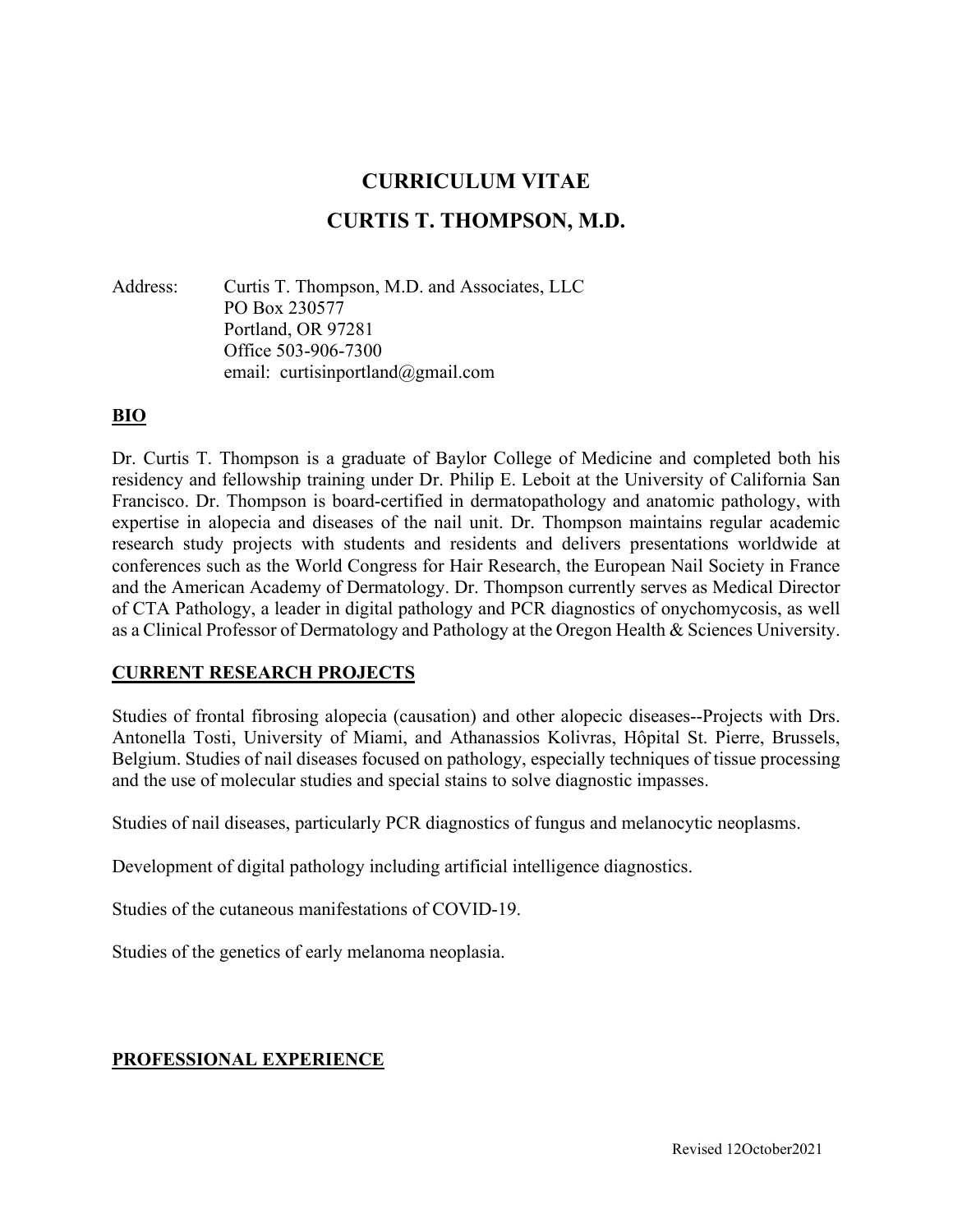Dermatopathologist and Medical Director, 09/05-Present, CTA Pathology, PO Box 230577, Portland, OR 97281, Office 503-906-7300.

Clinical Professor, 6/03-Present, Departments of Dermatology and Pathology, The Oregon Health & Science University School of Medicine, Portland, OR 97239, Phone 503-494-6436.

Visiting Researcher, 09/13-07/17, Department of Biomedical Engineering, Oregon Health & Science University, Portland OR 97239, Joe Gray, Ph.D., Chair, 503-418-9302.

Dermatopathologist and Affiliate Associate Professor, 02/12-09/15, 04/17-05/18, Veteran's Administration Hospital and Department of Pathology, Division of Anatomic Pathology, Oregon Health and Science University School of Medicine, PVAMC P2PATH, PO Box 1034, Portland, OR 97239, Darius Amjadi, M.D., Interim Chair, 503-220-8262.

Consultant Dermatopathologist, 10/03-9/05, Cutting Edge Histology/Medsurg Center for Dermatopathology Excellence, 8192 SW Durham, Tigard, OR 97224-7998, 503-268-4805.

Research Anatomic and Dermatopathologist, 1/02-1/04, LifeSpan Biosciences, 2401 4<sup>th</sup> Avenue, Suite 900, Seattle, WA 98121, Chief Scientific Office Glenna Burmer, M.D., Ph.D., phone 206- 464-1664.

Associated Pathologists Chartered, 7-00-1/02, 6/03-12/03 and 08/04 to 08/05, 4230 Burnham Avenue, Las Vegas, NV 89119, Prakash Chaudhari, M.D., phone 800-433-2750.

Assistant Professor of Pathology and Dermatology, 7/96-6/00, University of New Mexico School of Medicine, Albuquerque, NM 87106, Chair Mary Lipscomb, M.D., phone 505/272-9228.

Adjunct Assistant Professor of Pathology, 7/99-7/02, Cornell University School of Medicine, New York, NY 10021-4897, Director N. Scott McNutt, M.D., phone 212/746-6464.

Chief Technical Officer and Founder, 3/99-6/00, Convergent Nanogenetics, Albuquerque, New Mexico.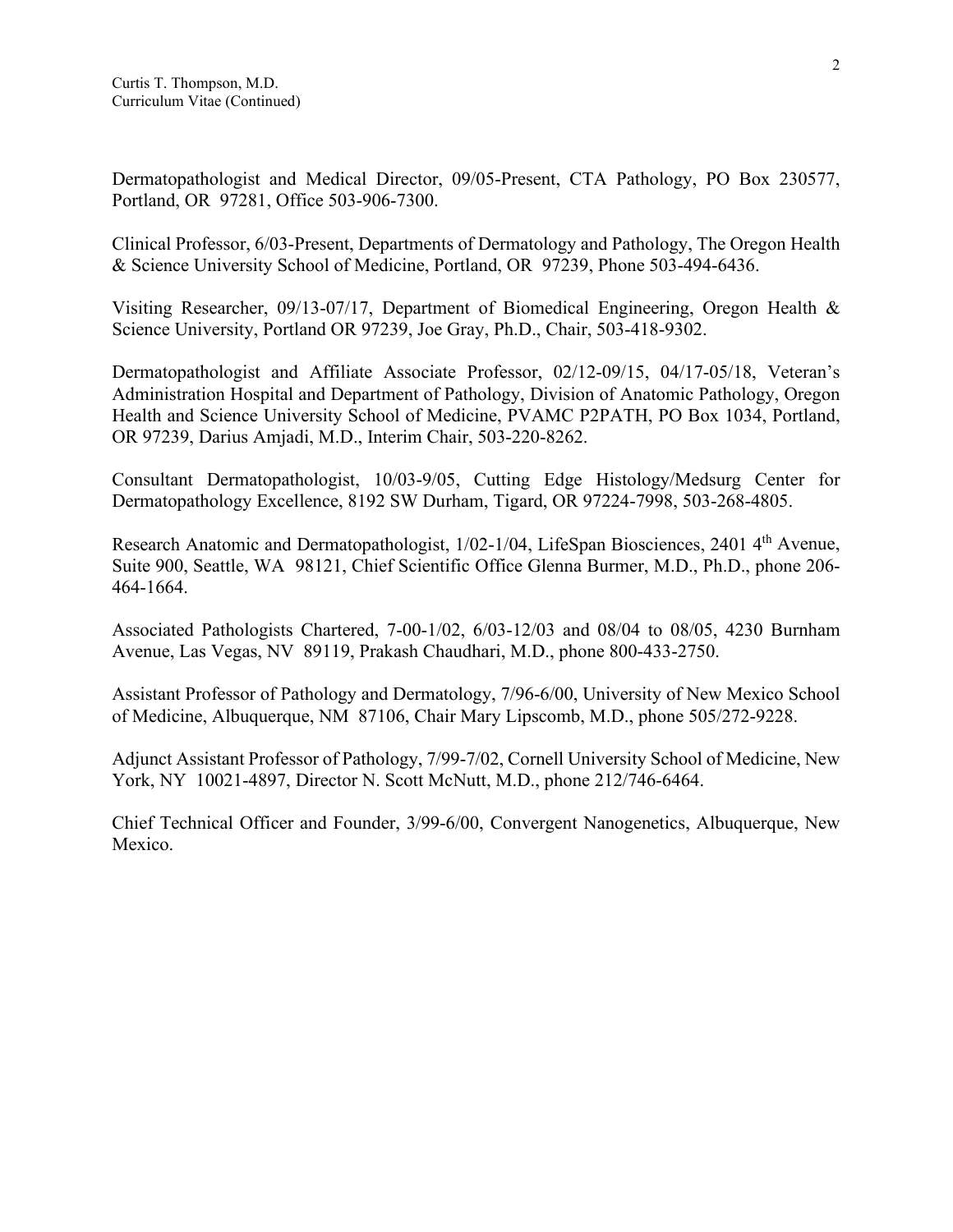### **POSTDOCTORAL TRAINING**

Dermatopathology Clinical Fellow, 7/95-6/96, PGY-VI Training Level, University of California, San Francisco, San Francisco CA 94143-0506, Director of Fellowship, Dr. Philip E. LeBoit, phone 415/353-7550.

Anatomic Pathology Residency, 7/94-6/95, PGY-V Training Level, University of California, San Francisco, San Francisco CA 94143-0506.

Dermatopathology Research Fellow, 7/92-6/94, PGY-III-IV Training Level, University of California, San Francisco, San Francisco CA 94143-0506.

Anatomic Pathology Residency, 7/91-6/92, PGY-II Training Level, University of California, San Francisco, San Francisco CA 94143-0506.

Internal Medicine, 7/90-6/91, PGY-I Training Level, University of California, San Francisco, San Francisco, CA 94143.

### **GRADUATE EDUCATION**

Baylor College of Medicine, 7/85-7/87 and 7/88-5/90, Doctor of Medicine awarded 6/90.

### **UNDERGRADUATE EDUCATION**

Baylor University, 8/82-5/85, Bachelor of Science awarded 5/86 after completion of one year of medical school, Waco TX 76706.

### **OTHER RESEARCH EXPERIENCE**

STANLEY J. SARNOFF FELLOWSHIP, 7/87-7/88, Study of the heterogeneity of the parasite Trypanosoma cruzi, Sponsor, Dr. James A. Dvorak, Principal Investigator, Laboratory of Parasitic Diseases, National Institute of Allergy and Infectious Diseases, National Institutes of Health, Bethesda MD 20892.

UNDERGRADUATE HONORS PROJECT, 8/84-5/85, Study of receptor-mediated endocytosis and intracellular degradation of alpha-2-macroglobulin in mouse macrophages, Sponsor, Dr. Mary Lynn Fink, Department of Chemistry, Baylor University, Waco TX 76706.

UNDERGRADUATE SUMMER RESEARCH PROJECT, 5/83-8/83, Study constructing inhibitors of blood clotting Factor XIII, Sponsor, Dr. Mary Lynn Fink, Department of Chemistry, Baylor University, Waco TX 76706.

### **RESEARCH PUBLICATIONS**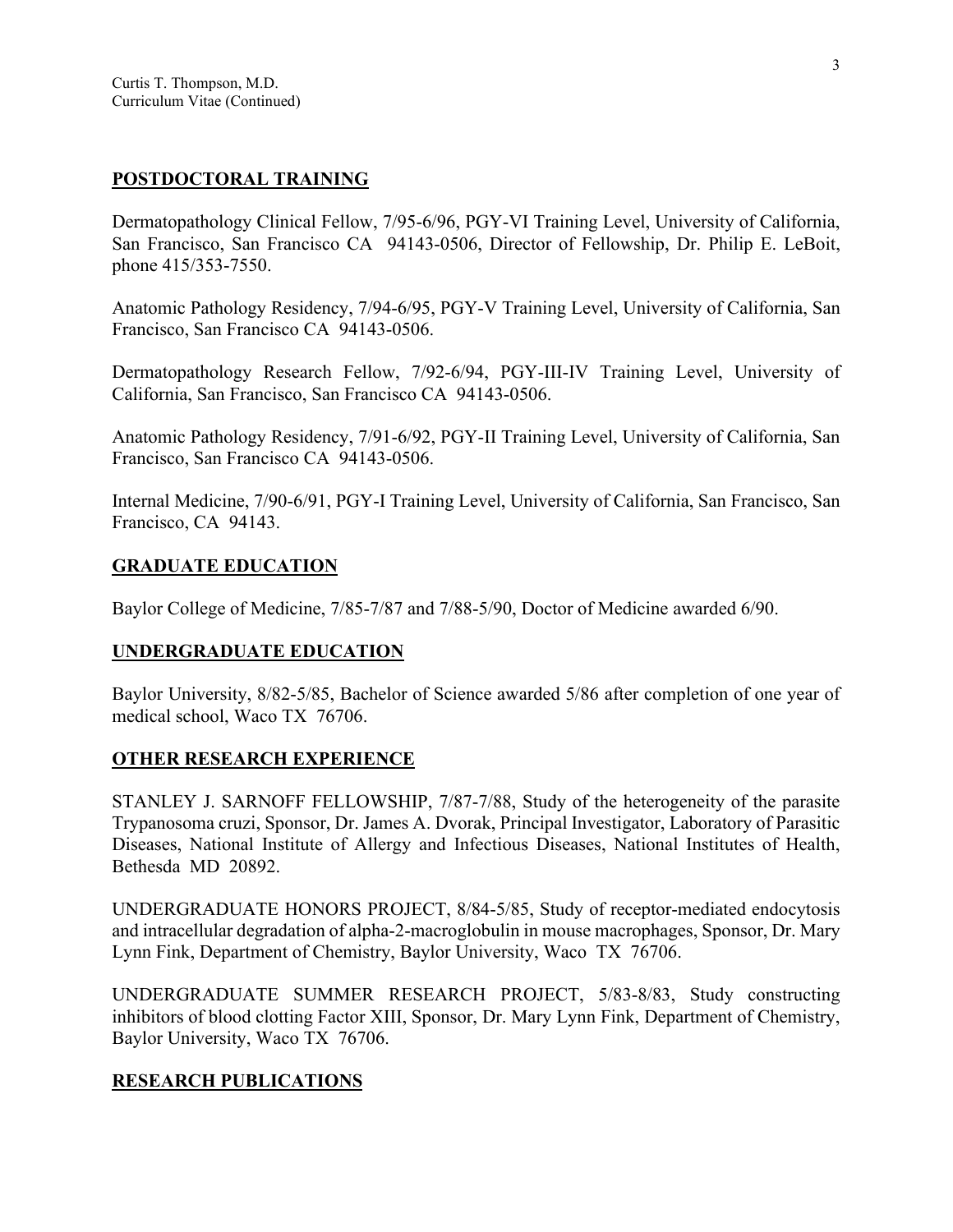Thompson C, Martinez A and Tosti A. Imaging of a compound follicle with a peripilar cast in frontal fibrosing alopecia, J Cutan Pathol, Submitted, July 2021.

Katz I, Prow T, O'Brien B, Clark S, Thompson C, Schapiro B, Lillyman A and Azzi T. Variability in the histopathological diagnosis of non-melanocytic lesions excised to exclude melanoma. Dermatol Pract Concept. 11(4), October 2021, DOI: doi.org/10.5826/dpc.1104a94.

Athanassios Kolivras, Curtis Thompson, Ievgenia Pastushenko, Marisa Mathieu, Pascal Bruderer, Marine de Vicq, Francesco Feoli, Saadia Harag, Isabelle Meiers, Catherine Olemans, Ursula Sass, Florence Dehavay, Ali Fakih, Xuan-Lan Lam-Hoai, Alice Marneffe, Laura Van De Borne, Valerie Vandersleyen, Bertrand Richert, A clinico-pathological description of COVID-19-induced chilblains (COVID toes) correlated with published literature review. J Cutan Pathol, Published online August, 2021, DOI: 10.1111/cup.14099.

Kolivras A and Thompson C. Cutaneous lymphocytic thrombophilic (macular) arteritis. Clin Dermatol 39:278-282, 2021, DOI: 10.1016/j.clindermatol.2020.10.011.

Bohnett MC, Kolivras A, Thompson AA and Thompson CT. Epidermal thickness is useful in distinguishing lichen planopilaris from neutrophil-poor/lymphocyte-predominant folliculitis decalvans. J Cutan Pathol 48(6):816-8, DOI: [10.1111/cup.13950.](https://doi.org/10.1111/cup.13950)

Martinez-Velasco MA, Burroway B, Thompson C, Silyuk T and Tosti A. Occipital fibrosing alopecia. Int J Dermatol, Published online December 20, 2020, DOI: 10.1111/ijd.15335.

Thompson CT and Kolivras A. Alopecia Areata-Like Pattern; A New Unifying Concept. J Cutan Pathol 48(3):351-5, 2021, DOI: [10.1111/cup.13864.](https://doi.org/10.1111/cup.13864)

Martinez A, Thompson C and Tosti A. Yellow dots in frontal fibrosing alopecia. JEADV 35:e75-6, 2021, DOI: [10.1111/jdv.16820.](https://doi.org/10.1111/jdv.16820)

Klosowicz A, Thompson C and Tosti A. Erythematous papules involving the eyebrows in a patient with a history of rosacea and hair loss. Skin Appendage Disord 6:190-3, 2020.

Kolivras A, Thompson CT, Richert B, Reply letter, JAAD Case Rep. 6(9):954-5, 2020.

Kolivras A, Dehavay F, Delplace D, Feoli F, Meiers I, Milone L, Olemans C, Sass U, Theunis A, Thompson CT, Van De Borne L, Richert B. [Coronavirus \(COVID-19\) infection](https://pubmed.ncbi.nlm.nih.gov/32363225/)[induced chilblains: A case report with histopathologic findings.](https://pubmed.ncbi.nlm.nih.gov/32363225/) JAAD Case Rep. 6(6):489-9, 2020.

Chu A, André J, Leachman S and Thompson CT. Immunohistochemical characterization of benign activation of junctional melanocytes and melanoma in-situ of the nail unit. J Cutan Pathol 46(7):479-483, 2019.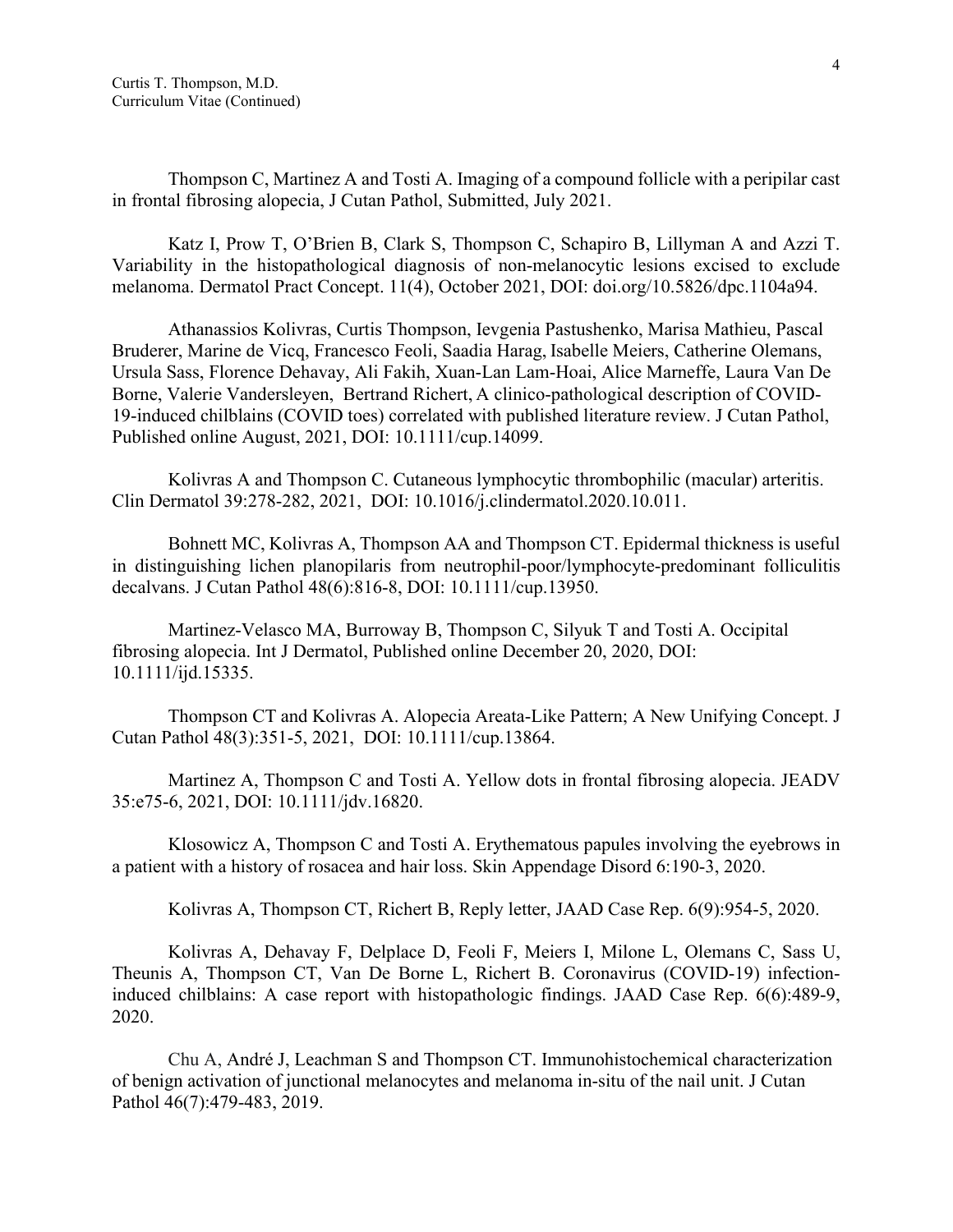Jordan CS, Chapman C, Kolivras A, Roberts JL, Thompson NB and Thompson CT. Clinicopathologic and immunophenotypic characterization of lichen planopilaris and central centrifugal cicatricial alopecia: A comparative study of 51 cases. J Cutan Path 47(2):128-134, 2020.

Thompson CT. Update on Frontal Fibrosing Alopecia. Oregon Dermatology Society Quarterly Magazine, January 2019.

Thompson CT, Chen Z, Kolivras A and Tosti A. Identification of titanium dioxide on the hair shaft of patients with and without frontal fibrosing alopecia: A pilot study of 20 patients. Br J Dermatol. 181(1):216-217, 2019.

Thompson CT and Tosti A. A method for more precise sampling of the scalp and eyebrows in frontal fibrosing alopecia. JAAD 80(6):e155-e156, 2019.

Ocampo-Garza J, Bretas JM, Matana D, Sobral PJ, Thompson CT, Zaiac M, Tosti A. [Longitudinal Melanonychia Biopsy: What Not to Do.](https://pubmed.ncbi.nlm.nih.gov/29742195/) J Drugs Dermatol. 17(5):587-588, 2018.

Fernández-Figueras MT, Saenz-Sardà X, Vargas P, Thompson CT, Carrato C, Puig L, Ferrándiz C and Ariza A. The depth of follicular extension in actinic keratosis correlates with the depth of invasion in squamous cell carcinoma: implication for clinical treatment. JEADV. 32(10):1657-61, 2018.

Lucero, OM, Fitzmaurice S, Thompson CT and Leitenberger J. A case illustrating successful eradication of recurrent, aggressive basal cell carcinoma located in a scar with vismodegib. Dermatol Online J. 15;24(2), 2018.

Haynes D, Thompson CT, Leitenberger J and Vetto J. Mohs micrographic surgery as a digit-sparing treatment for aggressive digital papillary adenocarcinoma. Dermatol Surg. 43(12):1487-89, 2017.

Kolivras A and Thompson C. [Primary scalp alopecia: new histopathological tools, new](https://pubmed.ncbi.nlm.nih.gov/27682637/)  [concepts and a practical guide to diagnosis.](https://pubmed.ncbi.nlm.nih.gov/27682637/) J Cutan Pathol. 44(1):53-69, 2017.

Kolivras A, Thompson N and Thompson CT. Loss of cytokeratin-15 (CD15) expression is not specific for lichen planopilaris (LPP). JAAD. 75:428-9, 2016.

Kolivras A and Thompson C. [Reply to: Lack of specificity of cytokeratin-15 loss in](https://pubmed.ncbi.nlm.nih.gov/28325419/)  [scarring alopecias.](https://pubmed.ncbi.nlm.nih.gov/28325419/) JAAD 76(4):e137-e138, 2017.

Kolivras A and Thompson CT. Clusters of CD123+ plasmacytoid dendritic cells help distinguish lupus alopecia from lichen planopilaris. JAAD. 74:1267-9, 2016.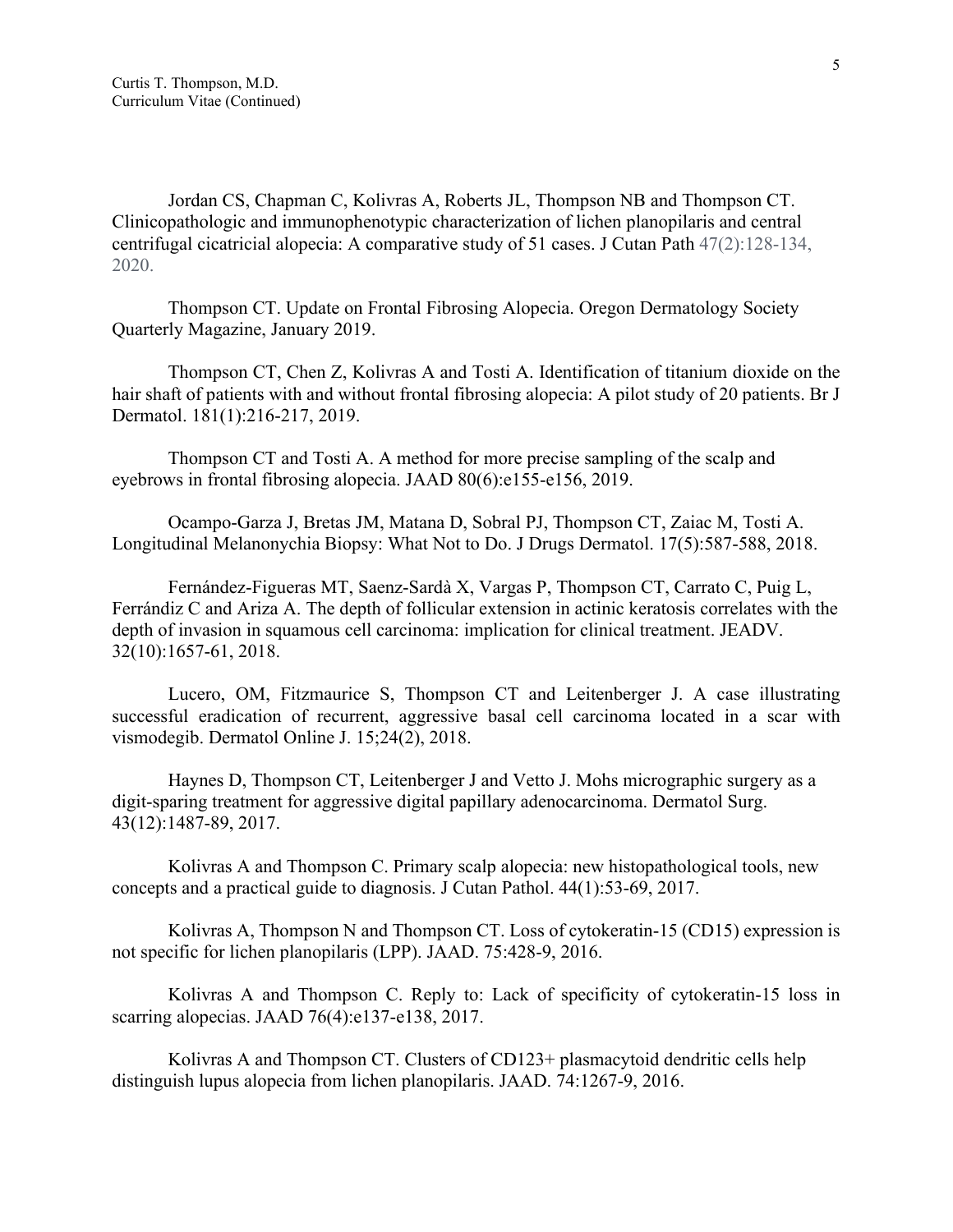Kolivras A and Thompson C. [Reply to: Plasmacytoid dendritic cell content, clustering,](https://pubmed.ncbi.nlm.nih.gov/28089018/)  [and distribution pattern are useful parameters in differentiating lupus alopecia from lichen](https://pubmed.ncbi.nlm.nih.gov/28089018/)  [planopilaris.](https://pubmed.ncbi.nlm.nih.gov/28089018/) JAAD. 76(2):e65, 29017.

Jordan CS, Stokes B, Thompson CT. Subungual debris cytopathology increases sensitivity of fungus detection in onychomycosis. JAAD. 75:222-4, 2016.

Kolivras A and Thompson CT. Distinguishing diffuse alopecia areata from pattern hair loss using CD3+ T-cells. JAAD. 74:937-44, 2016.

Kolivras A, André J, Thompson C, Sass U, Fraitag S. Pseudoangiomatous xanthelasmoid mastocytosis: two case reports demonstrating the hypervascularity of this rare variant of cutaneous mastocytosis. J Cutan Pathol. 43:388-93, 2016.

Kolivras A, Thompson CT, Metz T, Andre J. Macular arteritis associated with concurrent HIV and hepatitis B infections: a case report and evidence for a disease spectrum association with cutaneous polyarteritis nodosa. J Cutan Pathol. 42(6):416-9, 2015.

Reinig E, Rich P and Thompson CT. How to submit a nail specimen. Dermatol Clin 33:303-7, 2015.

Habashi-Daniel A, Roberts J, Desai N, Thompson CT. Absence of Catagen/Telogen Phase and Loss of Cytokeratin 15 Expression in Hair Follicles in Lichen Planopilaris (LPP). J Am Acad Dermatol 71:969-71, 2014.

Jefferson J, Thompson CT, Rich P. A slowly enlarging mass on the finger. Dermatol Online J. 20(22), February, 2014 (https://escholarship.org/uc/item/212957kk).

Scheers C, Andre J, Thompson CT, Rebuffat E, Harage S, and Kolivras A. Refractory Trichophyton rubrum infection in lamellar ichthyosis. Pediatr Dermatol. 30:e200-3, 2013.

Kolivras A, Provost P, and Thompson CT. Erysipelas-like erythema of familial Mediterranean fever syndrome: a case report with emphasis on histopathologic diagnostic clues. J Cutan Pathol. 40:585-90, 2013.

Trautman S, Thompson M, Roberts J and Thompson CT. Melanocytes, one possible autoimmune target in alopecia areata. JAAD. 61:529-30, 2009.

Thompson CT. Nucleic acid in-situ hybridization detection of infectious agents. Proceedings of the SPIE, 3913:80-85, 2000.

Spies JA, Thompson CT, Foucar MK and LeBoit PE. The histopathology of cutaneous lesions of Kikuchi's Disease (necrotizing lymphadenitis): A report of 5 cases. Am J Surg Path. 23:1040-1047. 1999.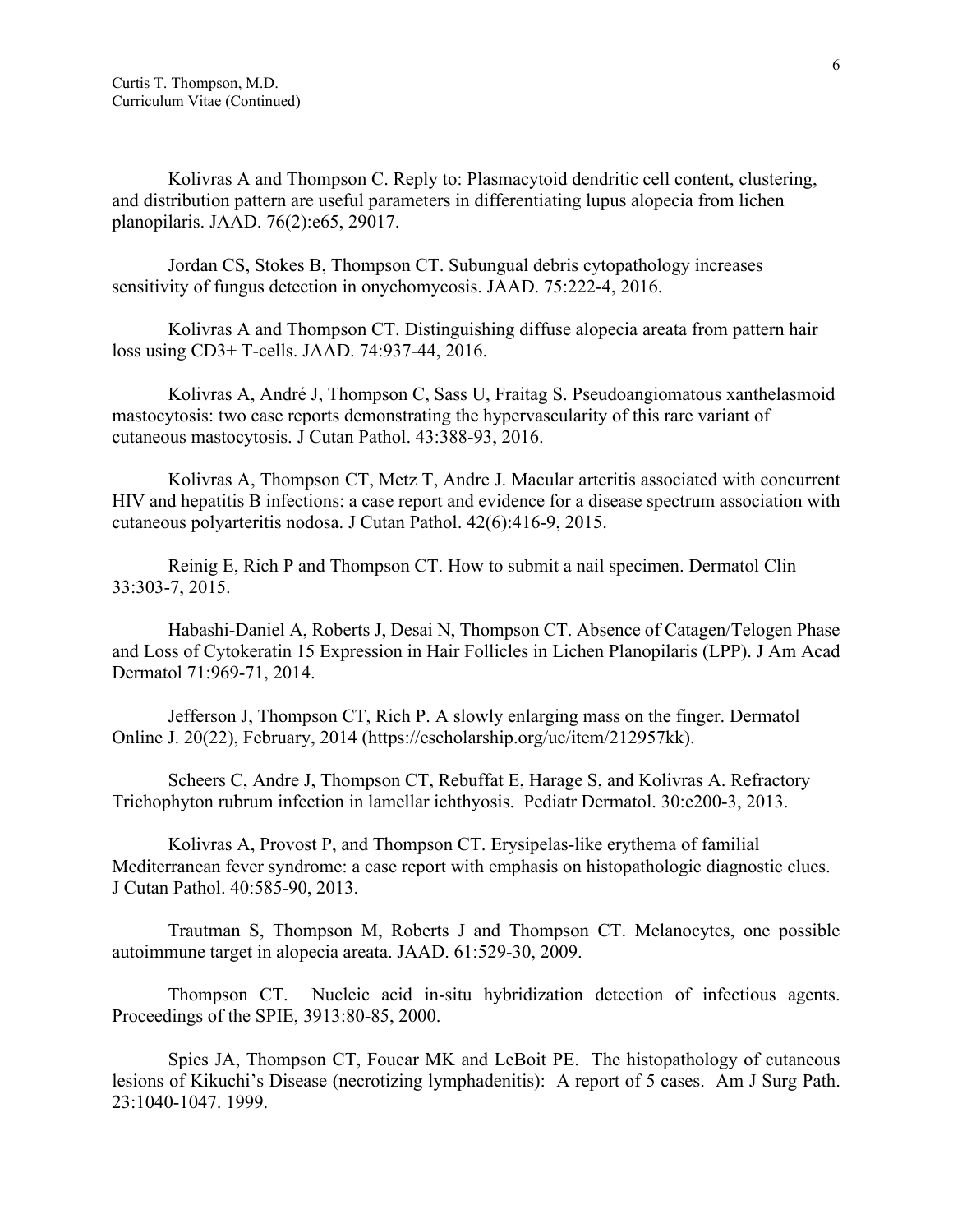Appenzeller P, Bigler C, Foucar K, Leith C and Thompson CT. Cutaneous waldenstrom's macroglobulinemia in transformation. Am J Dermpath. 21:151-155, 1999.

Lockett SJ, Sudar D, Thompson CT, Pinkel D and Gray JW. Efficient, interactive and threedimensional segmentation of cell nuclei in thick tissue sections. Cytometry. 31:275-286, 1998.

Lockett S, Thompson CT, Mullikin J, Sudar D, Khavari R, Hyun W, Pinkel D, and Gray JW. Interactive algorithms for rapid enumeration of hybridization signals in individual, whole cell nuclei inside intact tissue specimens. Proceedings of the SPIE 2412:43-49, 1995.

Gordon KB, Thompson CT, Char DH, O'Brien JM, Kroll S, Ghazvini S and Gray JW. Comparative genomic hybridization (CGH) in the detection of DNA copy number abnormalities in uveal melanoma. Cancer Research 54:4765-4768, 1994.

Thompson CT, LeBoit PE, Nederlof PM and Gray JW. Thick-section fluorescence in-situ hybridization (FISH) on formalin-fixed, paraffin-embedded archival tissue provides a histogenetic profile. American Journal of Pathology 144:237, 1994.

Matsuta M, Matsuta M, Kon S, Thompson C, LeBoit PE, Weier H-U and Gray JW. Interphase cytogenetics of melanocytic neoplasms: numerical aberrations of chromosomes can be detected in interphase nuclei using centromeric DNA probes. Journal of Cutaneous Pathology 21:1-6, 1994.

Thompson CT and Dvorak JA. Quantitation of total DNA per cell in an exponentially growing population using the diphenylamine reaction and flow cytometry. Analytical Biochemistry 177:353-357, 1989.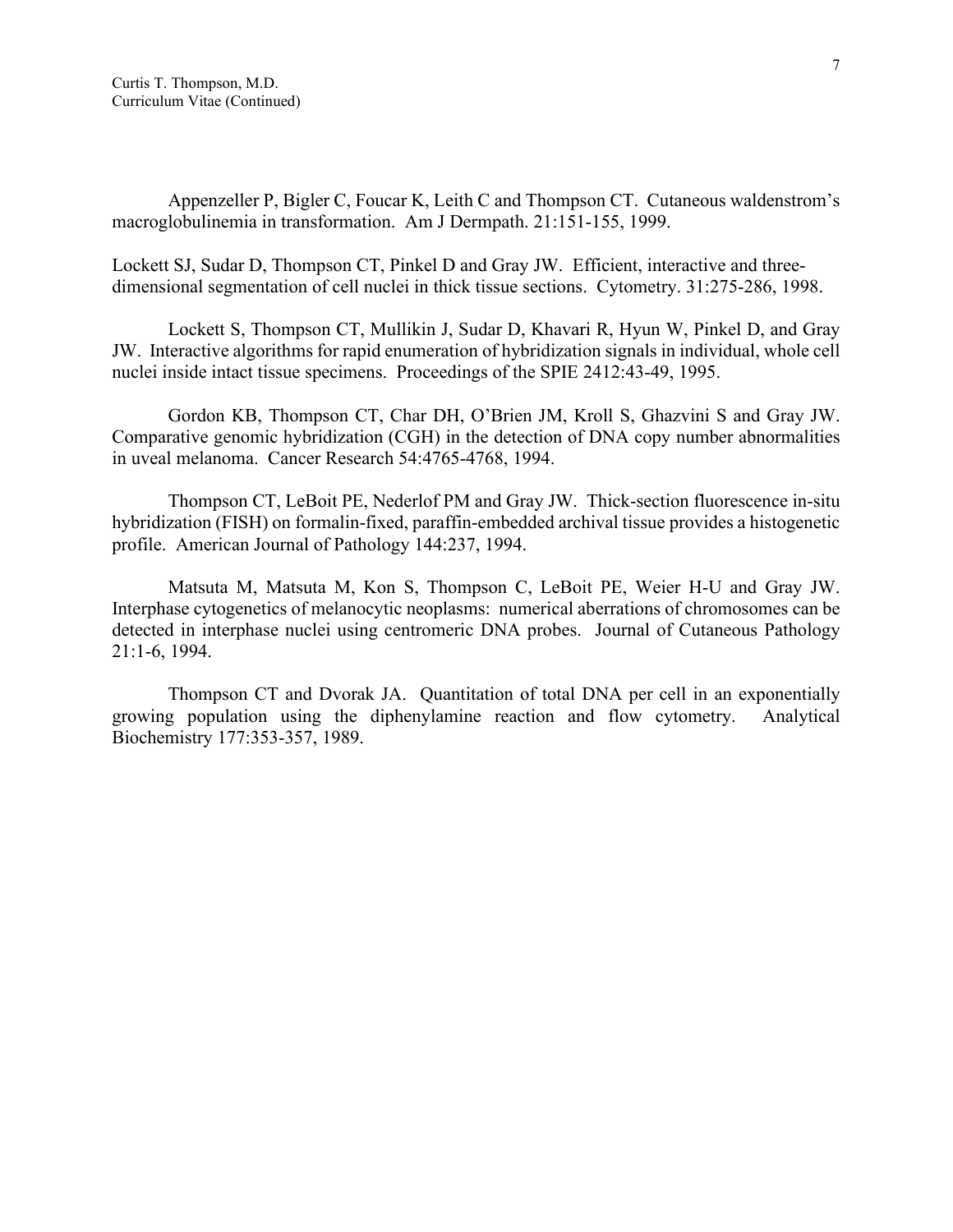### **REVIEW PUBLICATIONS**

Kolivras A, Meiers I, Sass S, and Thompson C. Histologic patterns and clues to autoinflammatory diseases in children; what a cutaneous biopsy can tell us. Dermatopathology (Basel): 8(2):202-20, 2021, DOI: 10.3390/dermatopathology8020026.

Kolivras A and Thompson CT. Primary scalp alopecia: New histopathological tools, new concepts and a practical guide to diagnosis. J Cutan Pathol 44:53-69, 2017.

Waldman FM, Sauter G, Sudar D, and Thompson CT. Molecular cytometry of cancer. Human Pathology 27:1-13, 1996.

Thompson CT. Cytogenetics of cutaneous malignant melanoma. PATHOLOGY: State of the Art Reviews (STARS) 2:401-412, 1994.

Thompson CT and Gray JW. Cytogenetic profiling using fluorescence in-situ hybridization and comparative genomic hybridization. Journal of Cellular Biochemistry 17G:139- 143, 1993.

#### **ABSTRACTS**

Hammer PL, Kolivras A and Thompson CT, Pemphigus Vulgaris-related Alopecia. American Society of Dermatopathology, Chicago, IL, November 2018.

Jordan C, Chapman C, Kolivras A, Roberts J, Thompson N and Thompson CT. Immunohistochemical characterization of lichen planopilaris and central centrifugal cicatricial alopecia. International Society of Dermatopathology, San Diego, CA, February, 2018.

Thompson CT, Chapman C, Kolivras A, Roberts J, Thompson N. No Difference Between Lichen Planopilaris (LPP) and Central Centrifugal Cicatricial Alopecia (CCCA) on Light Microscopic and Immunohistochemical Studies, World Congress for Hair Research, Kyoto, Japan, November, 2017.

Thompson CT, Habashi-Daniel A, Roberts J, Desai N. Absence of Catagen/Telogen Phase and Loss of Cytokeratin 15 Expression in Hair Follicles in Lichen Planopilaris (LPP), Montagna Symposium on the Biology of Skin, Oregon, October, 2015.

Thompson CT and Jorgens D. An In-vitro Co-culture Model of Intra-epidermal Melanocytes," 23rd World Congress of Dermatology, Vancouver, Canada, June, 2015.

Kolivras A, Thompson CT, Metz T, Andre J. Macular arteritis associated with concurrent HIV and hepatitis B infections: a case report and evidence for a disease spectrum association with cutaneous polyarteritis nodosa, International Society of Dermatopathology, San Francisco, March, 2015.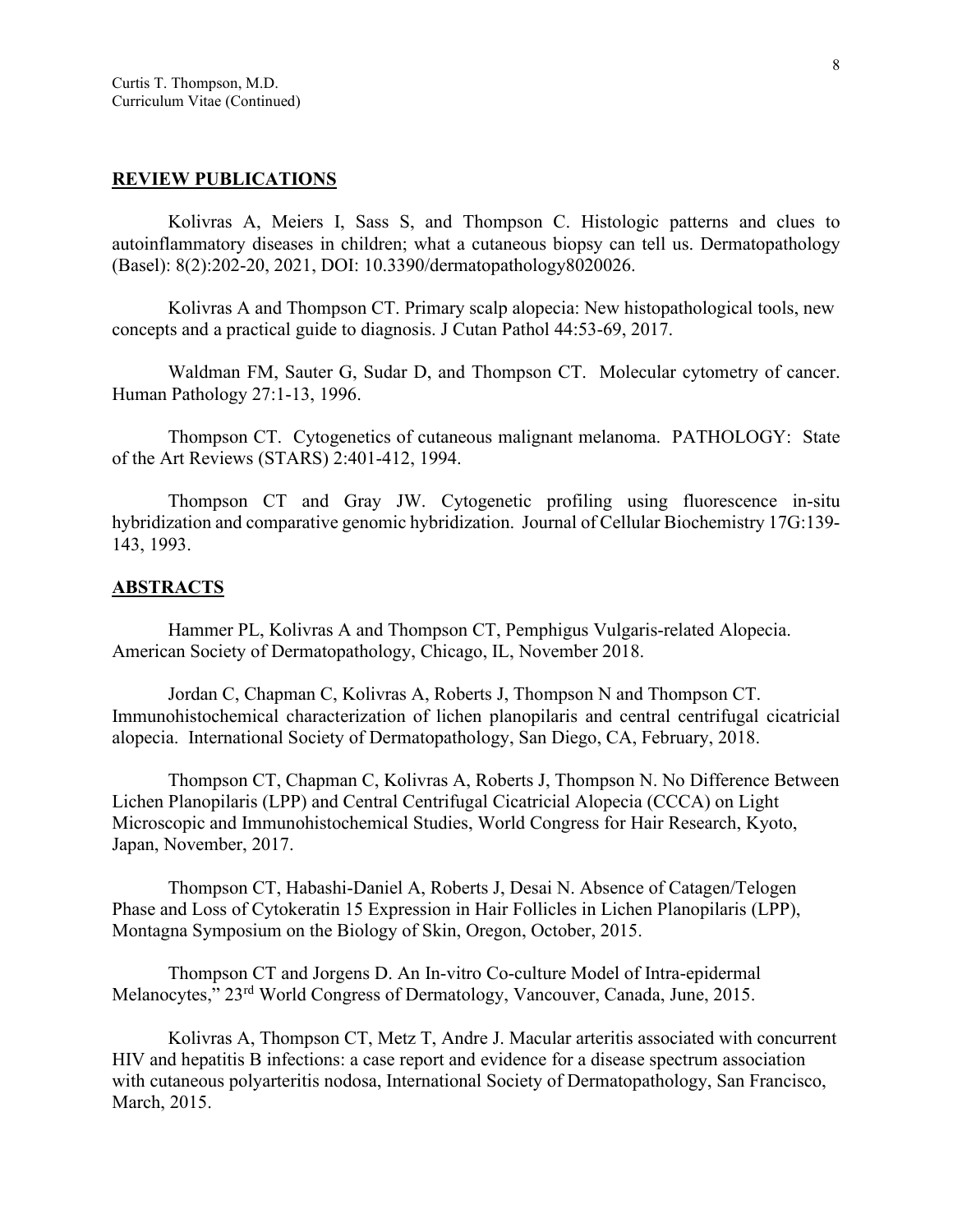Patel A, Chandler H and Thompson CT. Sebopsoriasis: an uncommon diagnosis with unique histologic features. American Society of Dermatopathology, October, 2012.

Fakhari FD, Rich P, Mengden Koon S, Thompson C. An unusual case of acral fibrokeratoma with onychomatricoma-like architecture. American Academy of Dermatology Gross and Microscopic Symposium, San Diego, CA, March, 2012.

Fakhari FD, Gasch B, Mengden Koon S, Thompson C, White K, White C. Generalized targetoid pustular eruption with vasculitis: a rare presentation of acute generalized exanthematous pustulosis, American Society for Dermatopathology, Seattle, WA, October, 2011.

Takiguchi, R and Thompson CT. Centrifuging Nail Specimen Debris Increases Sensitivity of Fungus Detection. American Society of Dermatopathology, October 1, 2009.

Trautman, S, Thompson M, Roberts J and Thompson CT. Melanocytes, as an autoimmune target in alopecia areata. American Society of Dermatopathology, October 16, 2008.

Thompson CT, Xavier C, Lupi O, Dawson E and Roberts J. Characterizing inflammatory cell infiltrate in lymphocyte-predominant cicatricial alopecias. American Society of Dermatopathology, October 16, 2008.

Thompson, CT. Porokeratosis causing change in melanocytic nevi. American Society of Dermatopathology, October 14, 2004.

Thompson CT and Roberts J. Scalp histology in Rapp-Hodgkin syndrome. American Society of Dermatopathology. October 16, 2004.

Thompson CT, Spidle JA, Middleton SK and Thompson MM. "Fluorescence in-situ Hybridization (FISH) Detection of Mycoplasma." Detection Technologies: Applications in Fluorescence and Probe Technologies for Drug Discovery and Clinical Diagnostics Meeting, Seattle, WA, June 24-25, 1999.

Scott JR, Spidle JA, LeBoit PE and Thompson CT. Fluorescence *in-situ* hybridization (FISH) detection of cutaneous leishmaniasis: a new way to diagnose an old disease. American Society of Dermatopathology, October 30, 1998. Dr. Scott was awarded the "Best Presentation by a Fellow or Resident" for the meeting.

Appenzeller P, Bigler C, Foucar K, Leith C and Thompson CT. Cutaneous waldenstrom's macroglobulinemia in transformation, International Society of Dermatopathology, February 25, 1998.

Spies JA, Thompson CT, Foucar MK, LeBoit PE. Cutaneous involvement in Kikuchi's disease: a report of 3 cases. American Society of Dermatopathology, March 19, 1997.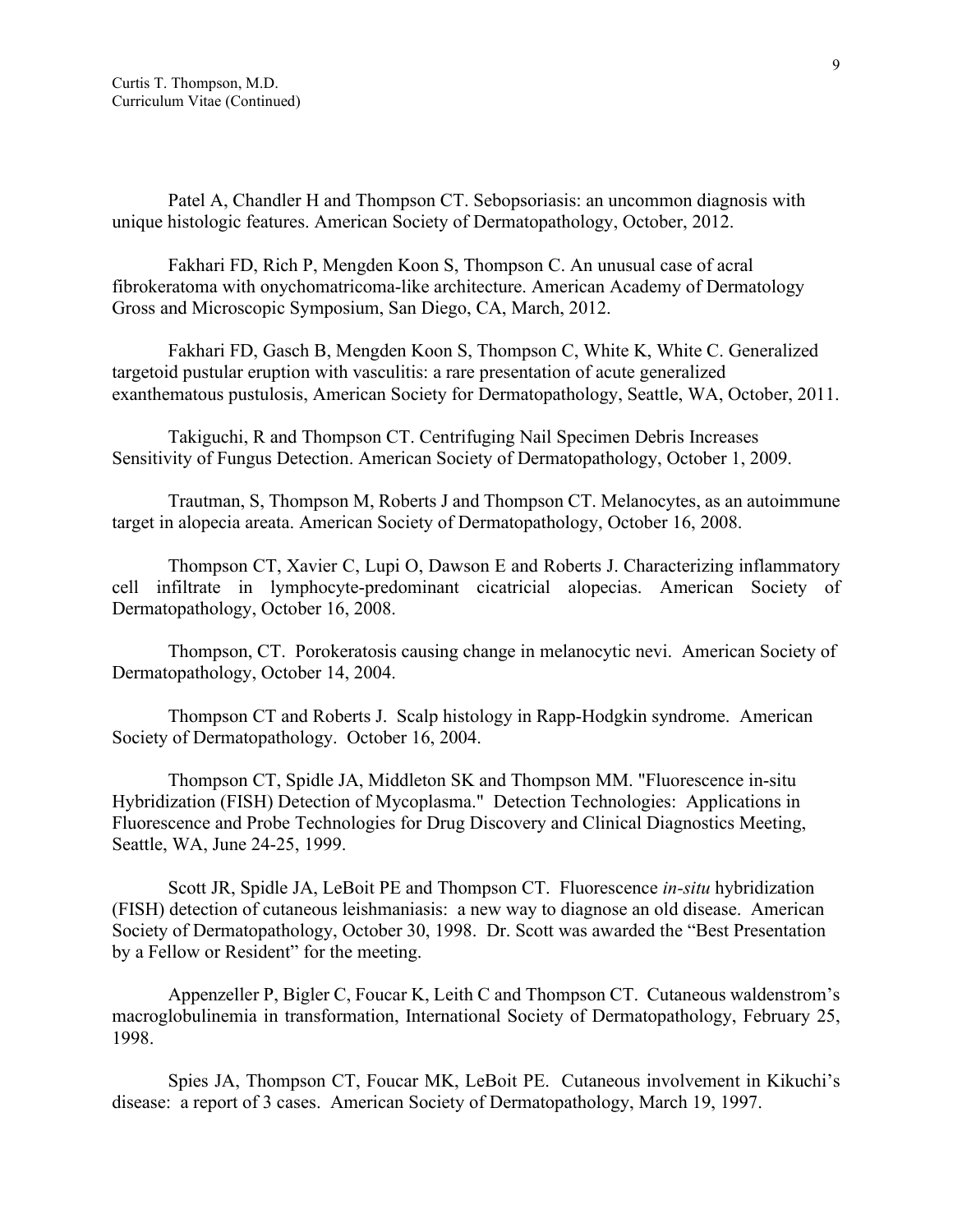Crossey MJ and Thompson CT. Focal dermal hypoplasia syndrome (Goltz's syndrome) with cutaneous lymphoid hyperplasia. American Society of Dermatopathology, March 20, 1997.

Thompson CT, Ng VL, Pinkel D, and Gray JW. Detection of microorganisms in formalinfixed, paraffin-embedded tissue and cytologic preparations using fluorescence in-situ hybridization (FISH). Plenary presentation, American Society of Dermatopathology, February 2, 1995. Award for Best Plenary Presentation By a Resident/Fellow.

Thompson CT, Leong SPL and Gray JW. DNA copy number changes in advanced malignant melanoma using comparative genomic hybridization (CGH). Minisymposium presentation, American Association for Cancer Research, April 11, 1994.

Thompson CT, Gray JW and LeBoit PE. Thick-section fluorescence in-situ hybridization (FISH) reveals distinct histogenetic features of Spitz's nevus and cutaneous malignant melanoma. Plenary presentation, American Society of Dermatopathology, December 2, 1993.

Thompson CT, Gray JW and LeBoit PE. Marked aneuploidy in Spitz nevus, a benign melanocytic neoplasm demonstrated by thick-section fluorescence in-situ hybridization (FISH). American Journal of Human Genetics 53 (3 Supplement):375, 1993.

### **INVITED LECTURES**

"Frontal Fibrosing Alopecia: Causation & Diagnosis" and "Evaluation of a Pigmented Lesion in the Nail Unit. How Not to Miss Melanoma," Colorado Dermatologic Society, Denver, CO, November 5, 2021.

"How to Best Interact With Your Hair Pathologist," 2nd World Congress of Trichoscopy, Sorrento, Italy, October 10, 2021.

"How to Biopsy the Nail Unit," "Evaluation of a Pigmented Nail Lesion," "Histopathology of Common Nail Lesions," London Dermatopathology Symposium (Virtual), July, 2021.

"Novel Detection of Nail Fungal Infections," Euroimmun Academy Dermatology Webinar Series, June, 2021.

"Nail and Periungual Changes Related to COVID-19 Infection: Histopathologic Features," American Academy of Dermatology Virtual Nail Session, April, 2021.

"Evaluation of a Pigmented Lesion in the Nail Unit. How Not to Miss Melanoma," "Histopathology of Common Nail Lesions," "How to Biopsy the Nail Unit for a More Accurate Diagnosis," DERMfoot Virtual Symposium, April, 2021.

"Dermatopathology in the Digital World," "Frontal Fibrosing Alopecia Causation and Diagnostics," "Pathology Tools for Improved Alopecia Diagnostics," London Dermatopathology Symposium (Virtual), July 2020.

"Muestra de Patología con un Sistema Completamente Digital," "Actualidades en Alopecia Frontal Fibrosante: Lo bueno, Lo malo y Lo feo," "Revisión Histopatológica de Enfermedades y Neoplasias Ungueales," XLIII Reunion Anual de Dermatología, "Esa Dermatologia Frecuentemente Olvidada," Ciudad de México, DF, Mexico, October 3-5, 2019.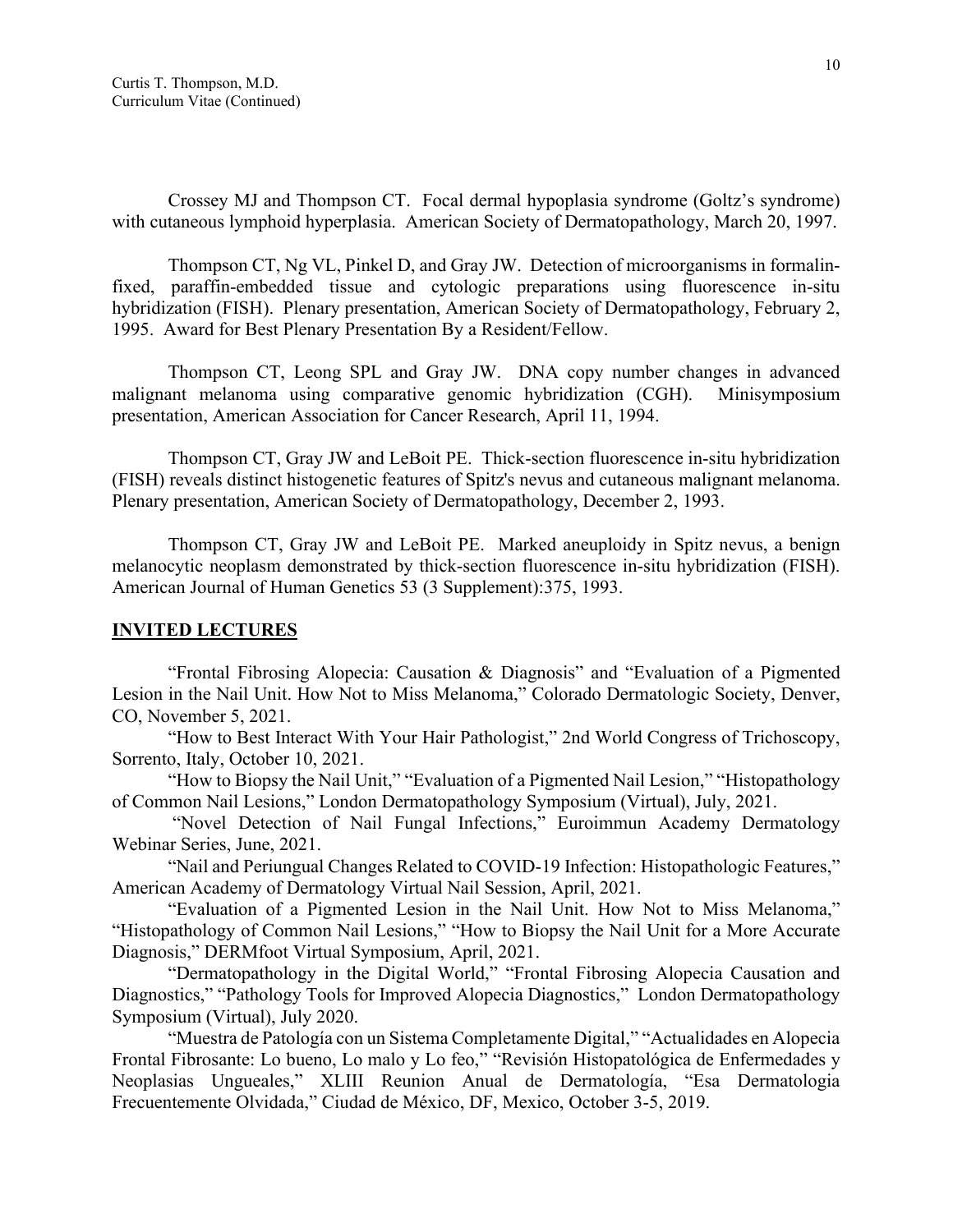"Histopathology of Nail Disease," British Hair and Nail Society Education Day, Cheltenham, UK, September 9, 2019.

"Interfollicular Epidermis Thickness Differentiates LPP from FD," American Society of Dermatopathology, San Diego, CA, October 18, 2019.

"A Pathologist's Perspective of Trichoscopy/Dermoscopy," "How to Submit a Nail Specimen and Other Nail Pathology Clues," and " Advanced Dermatopathology Cases 36-40," American Academy of Dermatology Annual Conference, Washington DC, March 2-5, 2019

"Accumulating Evidence of the Causation of Frontal Fibrosing Alopecia," American Hair Research Society, Washington DC, March 1, 2019

"Histologic Atypia in Melanocytic Neoplasms in Pediatric Cases," Council for Nail Disorders, Washington DC, February 28, 2019

"An Update on Frontal Fibrosing Alopecia," Vars Dermpath Meeting, Vars, France, January 22, 2019.

"What's New in the Histopathology of Melanocytic Lesions," European Nail Society Scientific Meeting, Paris, France, September 12, 2018

"Basics of Alopecia," "Granulomatous Dermatoses," "Pathology of the Nail," and "Scarring Alopecia," London Dermatopathology Symposium Annual Meeting, London, England, May 16-17, 2018

"Common Sense in the Diagnosis of Lymphoproliferative Disorders," and "Nail Unit Specimen Processing" and the "Diagnosis of Common and Important Nail Lesions," Oregon Pathology Association Scientific Seminar Meeting, March 3, 2018, Portland, OR 97225

"Proper Management of Pathology Specimens," and "Use of Cutting Edge Diagnostic Methods for Onychomycosis," American Academy of Dermatology Annual Meeting, San Diego, California, February 17, 2018

"How to Submit a Nail Specimen," 22nd Annual Meeting of the Council for Nail Disorders, San Diego ,California, February 15, 2018

"New Observations: Hair and Nail Pathology in the Last Year," Vars Dermpath Meeting, Vars, France, January 21, 2018

"Alopecia: A Fresh New Look and a New Algorithm for Diagnosis," and "Alopecia Areata-Like Pattern: A New Unifying Concept," London Dermatopathology Symposium Annual Meeting, London, England, May 17-19, 2017

"How to Submit a Nail Specimen," in Forum of An Evidence-based Approach to Nails: Expert Management of Common Problems, American Academy of Dermatology Annual Meeting, Orlando, FL, March 5, 2017.

"Nail Unit Specimen Processing and Diagnosis of Common and Important Nail Lesions," and "Moving Melanocytes," Vars Dermpath Meeting, Vars, France, January 21, 2017.

"Nail Unit Specimen Processing and Diagnosis of Common and Important Nail Lesions," "Common Sense in the Diagnosis of Lymphoproliferative Disorders," "Alopecia: Tissue Processing and an Algorithm for More Exact Diagnoses," "Investigations in Melanocyte Movement and Proliferation," and "Traditional New (Molecular) Tests for Identifying Infectious Agents," "Dermatology in Paradise: Challenges in Melanoma, Inflammatory Disease and Alopecia," Maui, October 10-13, 2016.

"The Proper Collection of Histological Specimens," European Nail Society, Vienna, September 28, 2016.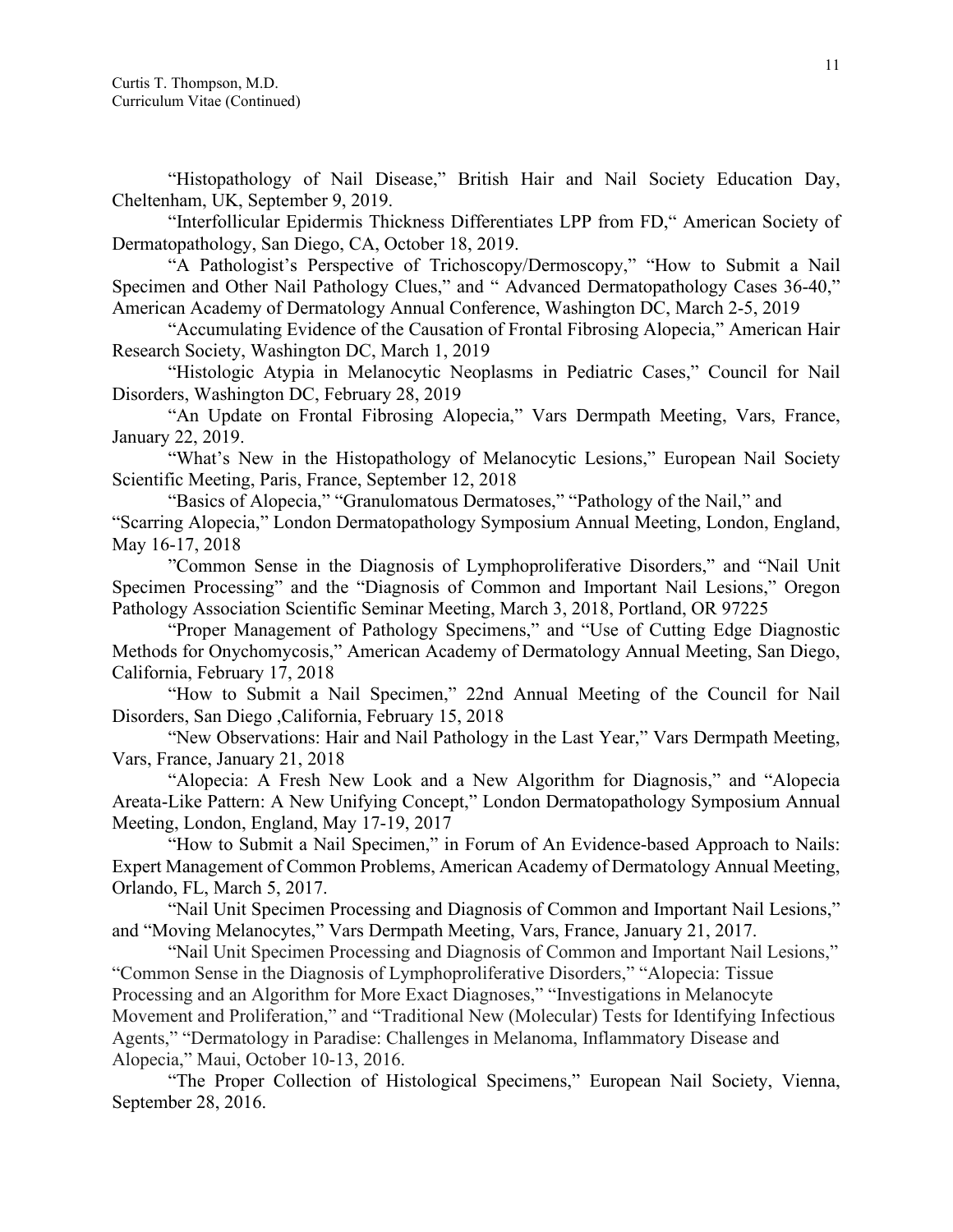"Highlights of Nail and Alopecia Pathology," and "Multiheader Nail Pathology," London Dermatopathology Symposium, London, May 13, 2016.

"An Evidence-Based Approach to Nails: Expert Management of Common Problems," Director and lecturer of Forum, American Academy of Dermatology, Washington, DC, March 5, 2016.

"Proper Submission of a Nail Specimen to Pathology," 23<sup>rd</sup> World Congress of Dermatology, Vancouver, Canada, June, 2015.

"An Evidence-Based Approach to Nails: Expert Management of Common Problems," Director and lecturer of Forum, American Academy of Dermatology, San Francisco, CA, March 21, 2015.

"Studies of Melanocyte Movement," Oregon Dermatological Society, Portland, OR, February 25, 2015.

"Studies of Melanocyte Movement," Vars Dermpath Course, Vars le Claux, France, January 26, 2015.

"An Evidence-Based Approach to Nails: Expert Management of Common Problems," Director and lecturer of Forum, American Academy of Dermatology, Denver, CO, March 21, 2014.

"New Concept in Alopecia," Vars Dermpath Course, Vars le Claux, France, January 27, 2014.

"New Concepts in Hair Loss," and "DermPath Update" (Two lectures), Oregon Dermatology Society, Portland, OR, January 15,2014.

"Dermatopathology and Preparation of the Nail Specimen," North American Nail Surgery Course, Oregon Health and Science University Department of Dermatology, September 8, 2013.

"An Evidence-Based Approach to Nails: Expert Management of Common Problems," Director and lecturer of Forum, American Academy of Dermatology, Miami, FL, March 5, 2013.

"The Nail Surgeon and the Pathologist," World Congress of Dermatology, Seoul, Korea, May 29, 2011.

"Dermatopathology and the Nail Unit," American Academy of Dermatology, New Orleans, LA, February 5, 2011.

"Update of Dermatopathology," Washington State Dermatological Society, Vancouver, WA, July 10, 2010.

"Small Keratinocytic Lesions," Oregon Dermatological Society, Sunriver, OR, August 27, 2010.

"Biopsy Techniques for the Primary Care Clinician," Portland, OR, May 4, 2010.

"New Concepts in Processing of Nail Biopsy Specimens," 10<sup>th</sup> International Congress of Dermatology, Prague, Czech Republic, May 22, 2009.

"Proper Biopsy Technique," Oregon Physician's Assistant/Nurse Practitioner Dermatology Association, Sunriver, OR, July 12, 2008.

"Nail Biopsy Processing" and "Alopecia Diagnostics," Rio de Janeiro Society of Dermatology, Rio de Janeiro, Brazil, November, 29, 2006.

"Standardization of Nail Biopsy Processing," Council for Nail Disorders, San Francisco, CA, March 2, 2006.

"Accurate Diagnosis of Alopecia," H&H Dermatology Seminar, Santa Fe, NM, August 29, 2004.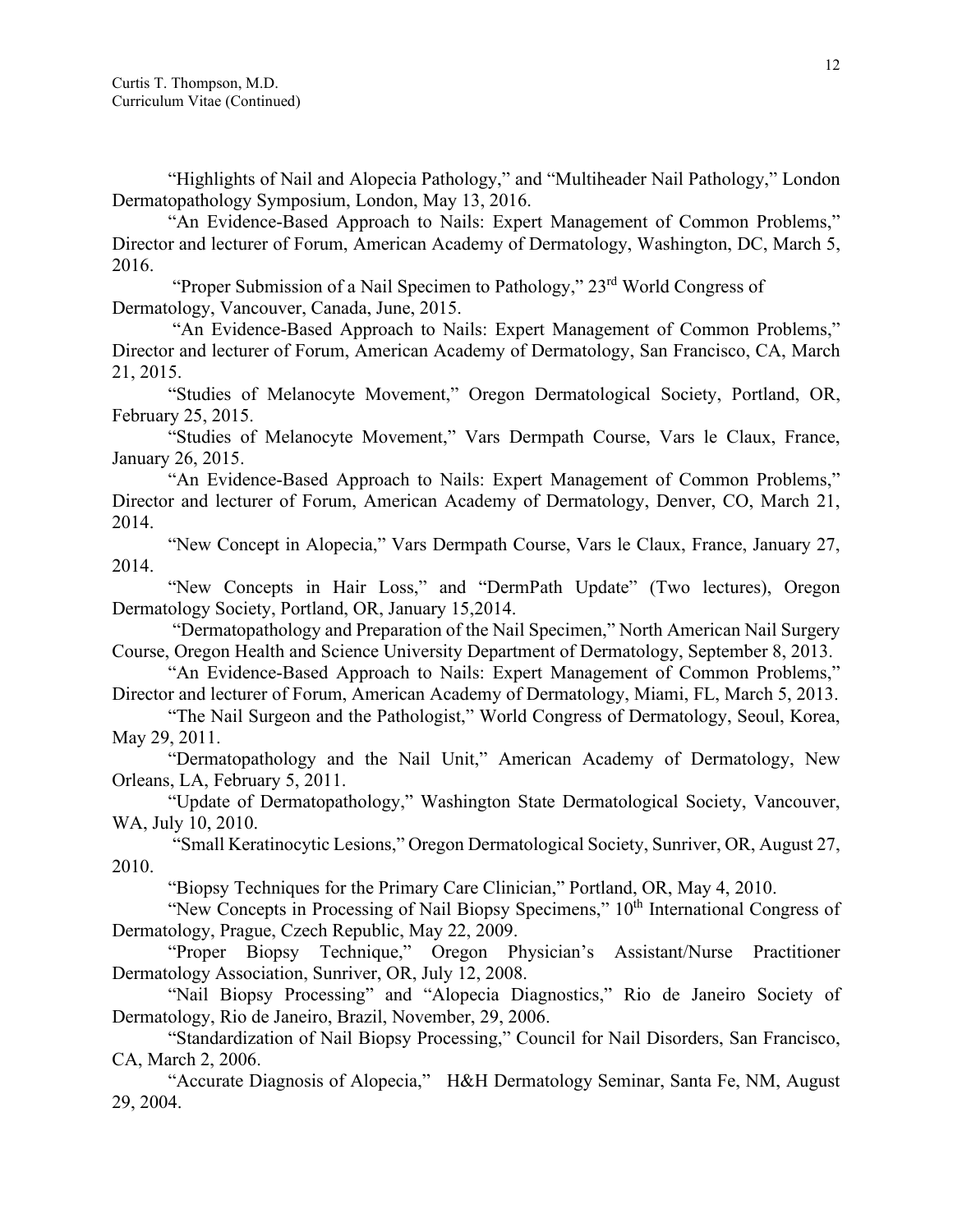"Accurate Diagnosis of Alopecia" and "Dermatopathology Challenge," Oregon Dermatology Society, Sunriver, OR, August 14-15, 2004.

"Alternative Careers in Pathology" New Mexico Society of Pathologists, Albuquerque, NM, October 26, 2002

"Interesting Dermatopathology Case Presentations" Meeting of the United States and Canadian American Pathology Association, New Orleans, LA, March 28, 2000

"Update on Cutaneous Lymphoma Diagnosis." Department of Pathology, Cornell University School of Medicine, February 16, 2000.

"What a Primary Care Physician Needs to Know About Skin Cancer" New Mexico Department of Health "Everything Under the Sun" Meeting, October 22, 1999.

"Detection of Micro-organisms using Nucleic Acid Hybridization." Grand Rounds Presentation, Memorial Sloan Kettering Cancer Center, September 29, 1999.

"Fluorescence *In-situ* Hybridization (FISH) Detection of Micro-organisms: Use of an Old Hammer on a New Nail." Annual Scientific Meeting of The Stanley J. Sarnoff Endowment for Cardiovascular Science, April 30, 1999.

"Fluorescence *In-situ* Hybridization (FISH) Detection of Micro-organisms." Laboratory of Parasitic Diseases, National Institute of Allergy and Infectious Diseases, NIH, April 30, 1999.

"Slip, Slop, Slap: Sun Protection in Schools." From Head to Toe 3: A Conference on School Health, Albuquerque, New Mexico, April 12, 1999.

"Slip, Slop, Slap, New Mexico." Laguna Elementary School, Laguna, New Mexico, April 8, 1999.

"Sun Protection." Laguna High School Health Fair, Laguna, New Mexico, March 11, 1999.

"Funded Researcher Talk—American Cancer Society and Slip, Slop, Slap, New Mexico Update." American Cancer Society Walk for Life Kickoff, Grants and Belen, New Mexico, March 3-4, 1999.

"Update of Cutaneous Lymphoma Diagnosis." Southwestern Dermatological Meeting, Santa Fe, New Mexico, September 5, 1998.

"Update of Cutaneous Lymphoma Diagnosis." Phoenix Dermatological Society, Phoenix, Arizona, February 12, 1998.

"Reporting of Melanocytic Neoplasms." Departments of Dermatology and Pathology, University of California, San Francisco, December 4, 1997.

"Detection of Microorganisms Using Fluorescence in-situ Hybridization (FISH)." Centro de Investigación Biomédica I.M.S.S., Monterrey, N.L., Mexico, September 14, 1995.

"Thick-section Fluorescence in situ Hybridization (FISH) Techniques." Confocal Microscopy and Quantitative Image Analysis Workshop, American Association for Cancer Research Annual Meeting, San Francisco, California, April 9, 1994.

"Fluorescence In Situ Hybridization (FISH) Techniques Including Comparative Genomic Hybridization." Department of Cellular Pathology, Armed Forces Institute of Pathology, Washington DC, December 3, 1993.

"Cytogenetic Profiling Using Fluorescence In Situ Hybridization and Comparative Genomic Hybridization." Chemoprevention of Breast Cancer: Surrogate Endpoints and Agents in Short-Term Clinical Trials, Lake Tahoe, California, October 7, 1993.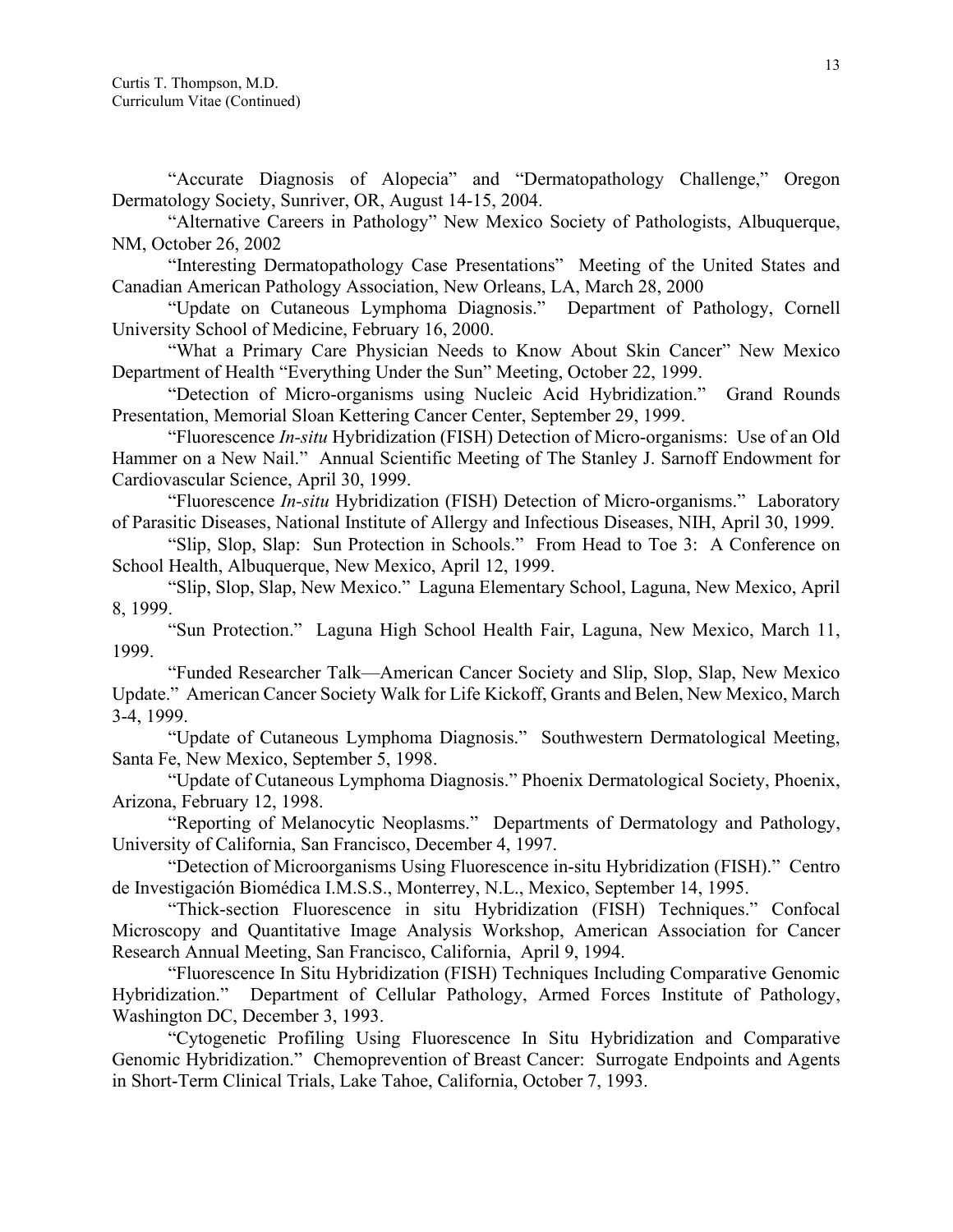"Analysis of the Cytogenetics of Melanocytic Tumors Using Fluorescence In-situ Hybridization (FISH)." California Melanoma Study Group, Carmel, California, April 23, 1993.

# **TEACHING**

Digital Dermatopathology Resident Teaching Series, CTA Pathology, Beginning May, 2020 to present (ongoing).

Nail and COVID-19, Digital Dermatopathology Zoom Teaching, Sunday, May 17, 2020.

COVID-19 Chilblains Lupus Erythematosus, UCSF Resident Zoom Lecture, April 24, 2020.

COVID-19 Chilblains Lupus Erythematosus, OHSU Morphology Rounds, April 22, 2020. Nail Dermatopathology, Dermatology Residents, University of Miami Miller School of Medicine, March 7, 2018.

Dermatopathology and Research Lectures, Pathology Residents, OHSU, February and March, 2017.

Oral and Dermatopathology Elective, CTA Lab, 2016 (Rotation for pathology residents). Alopecia Course," Herlev Hospital, Copenhagen, September 20, 2016.

Moderator, Morphology Rounds, OHSU Department of Dermatology, June, 2004 and June, 2005, and September 28, 2005 and May, 2006, May, 2007; May 2008, May, 2009, May 2011, December 2012, December 2013, December 2014, December 2015, December 2016, December 2017, December 2018, December 2019, December 2020.

Dermatopathology Lectures, OHSU Department of Dermatology, December 2002 through April, 2004 and July to September, 2005; June and August, 2008; May, 2010; February, 2017.

Dermatopathology Course, University of New Mexico Departments of Dermatology and Pathology, 1996-2000.

Dermatopathology Lectures, Basic Medical Sciences, Cornell University School of Medicine, 1999.

Dermatopathology Lectures, Dermatology and Pathology Residents, Cornell University, 1998-99.

Core Curriculum for Fellows, "Cytogenetics of Solid Tumors," February 12, 1998.

Medical Student Dermatopathology Lectures, UC Berkeley, 1996.

### **OTHER SCIENTIFIC ACTIVITIES**

Editorial Board, Journal of the American Academy of Dermatology, November, 2005-2008; July 2013-Present (New 5-year term)

Editorial Board, Journal of Cutaneous Pathology

Reviewer, Journal of the European Academy of Dermatology and Venereology, Skin Appendage Disorders

Past Reviewer--American Journal of Clinical Pathology, American Journal of

Dermatopathology, Cancer Research, Cytometry, and Human Pathology

# **PATENTS**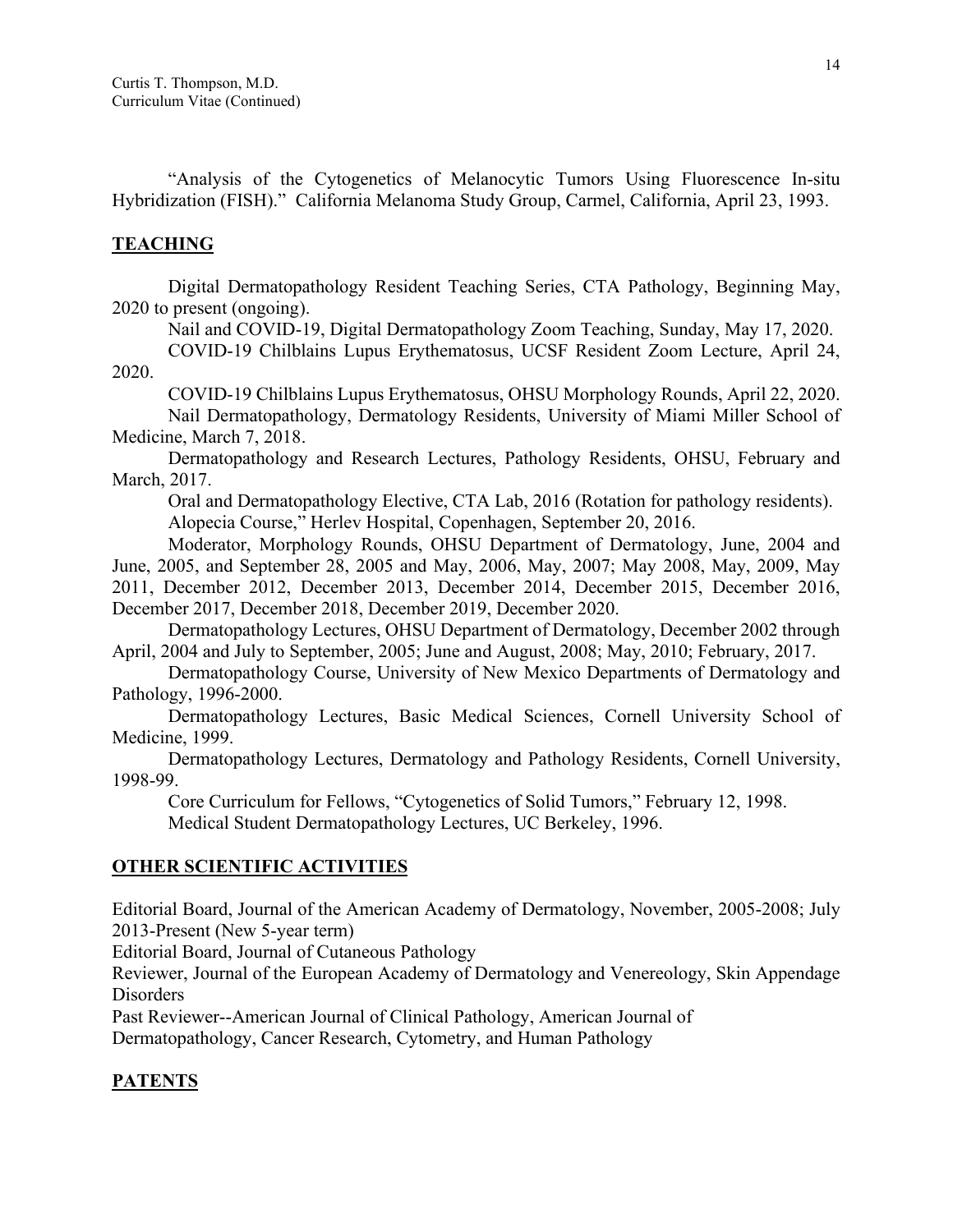Thompson CT, Spidle JA, Albertson DG and Segraves RL. "Mast Cell Blocking in *Insitu* Hybridization" U.S. Patent #60/130,865, 1999.

Thompson CT. "Detection of Mycobacterium" U.S. Patent #5,582,985, Granted 1996.

Carson JW and Thompson CT. "Controlled and Safe Fine Needle Aspiration Device" U.S. Patent #5,241,969, Granted 1993.

### **MEDICAL LICENSURE**

Oregon, 2002 (Active) California, 1991 (Active) Washington, 2016 (Active) Michigan, 2019 (Active) Colorado, 2020 (Active) Hawaii, 2019 (Active) Nevada, 2000-2019 New Mexico, 1996-2003. Arizona, 1998-2002 New York, 1999-2002

### **BOARD CERTIFICATION**

Dermatopathology, 11/15/97 Anatomic Pathology, 1995; Voluntary recertification 1/1/2014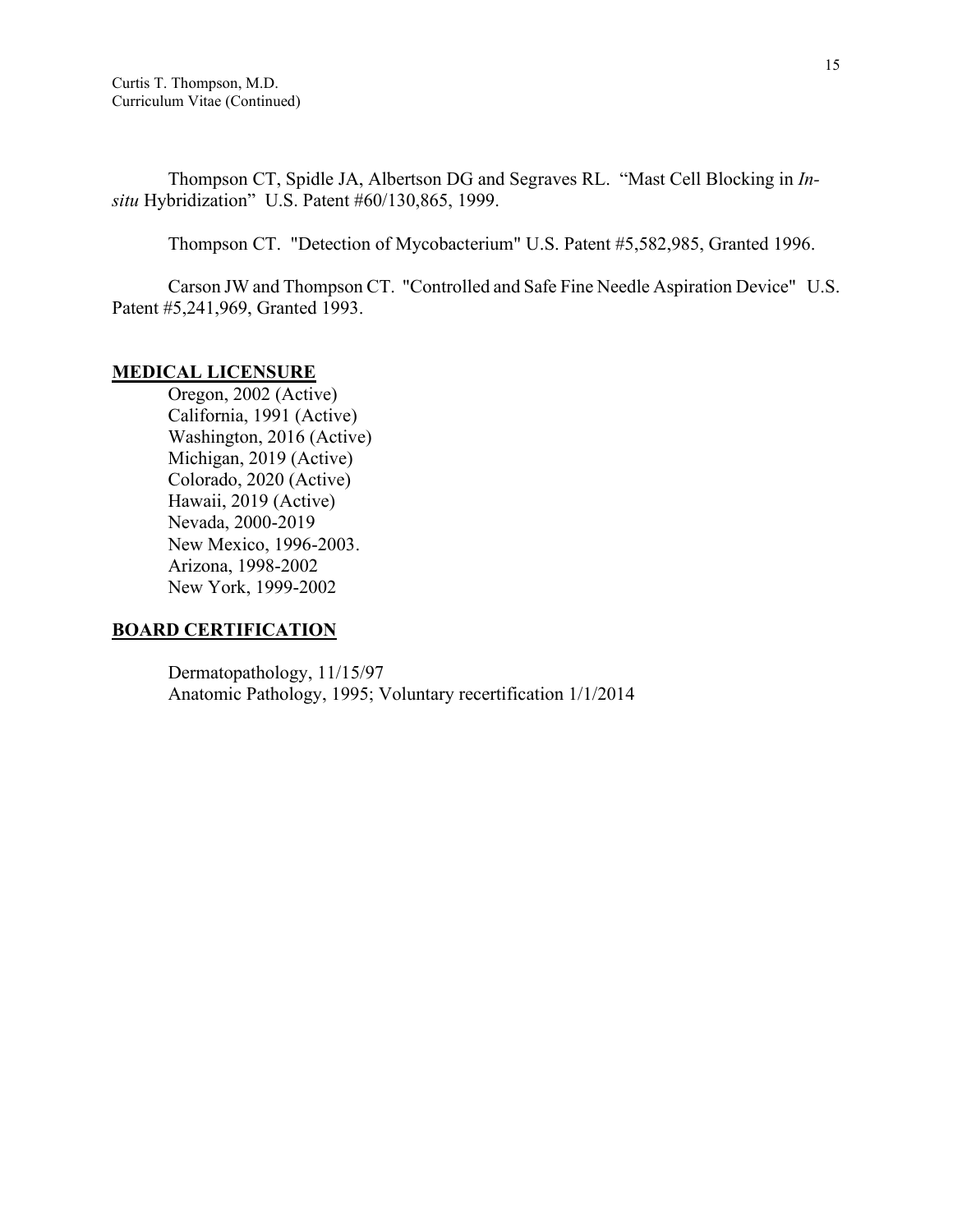### **PROFESSIONAL ORGANIZATIONS**

European Nail Society 2016-Present North American Hair Research Society; Grant Reviewer 2011-Present Council for Nail Disorders American Society of Dermatopathology, Historian 2006-2010; History Committee 2010- 2021; Audit Committee 2021-Present. International Society of Dermatopathology American Academy of Dermatology Oregon Dermatology Society Oregon Pathologists Association Dermatology Foundation, Fundraiser 2014-2017

# **HONORS**

Aubrey N. Morgan Award for distinguished and extraordinary support and service to the Portland Opera Association (2021) Oregon Health and Sciences University Department of Pathology Best Teacher Award (2018) Oregon Health and Sciences University Department of Dermatology Best Community Teacher Award (2008) Oregon Health and Sciences University Department of Dermatology Appreciation for Teaching Award (2005) America's Top Physician Recognition (2004-2005). University of New Mexico Department of Pathology Best Teacher Award (1997) National Merit Scholar Phi Beta Kappa Stanley J. Sarnoff Society of Fellows Baylor College of Medicine Alumni Scholarship

# **OUTSIDE ACTIVITIES**

President, Board of Directors, Portland Opera Association, 2011-Present (President 2018-2021). Member, Royal and Ancient Polar Bear Society, Hammerfest, Norway, 2016-Present.

Board Member, Operation Nightwatch (Homeless program), 2011-2016; Secretary-Treasurer 2011-2016.

Board Member, Portland Center Stage, 2008-2012, Executive Board Member 2009-2011.

Lake Oswego Transitional Shelter Ministry (Homeless sheltering), 2005-2011(President 2007- 2009).

Lecturer, Art Literacy Program, Lake Oswego School District, 2003-2004.

Room Parent, Oak Creek Elementary School, Lake Oswego, Oregon 2002-2004.

Church School Teacher, Lake Oswego United Church of Christ, 8/02-5/03.

Coordinator of *Slip, Slop, Slap, New Mexico!*, a joint sun-protection program of the State of New Mexico Department of Health Cancer Prevention Program, The University of New Mexico and the American Cancer Society, 1998-2000.